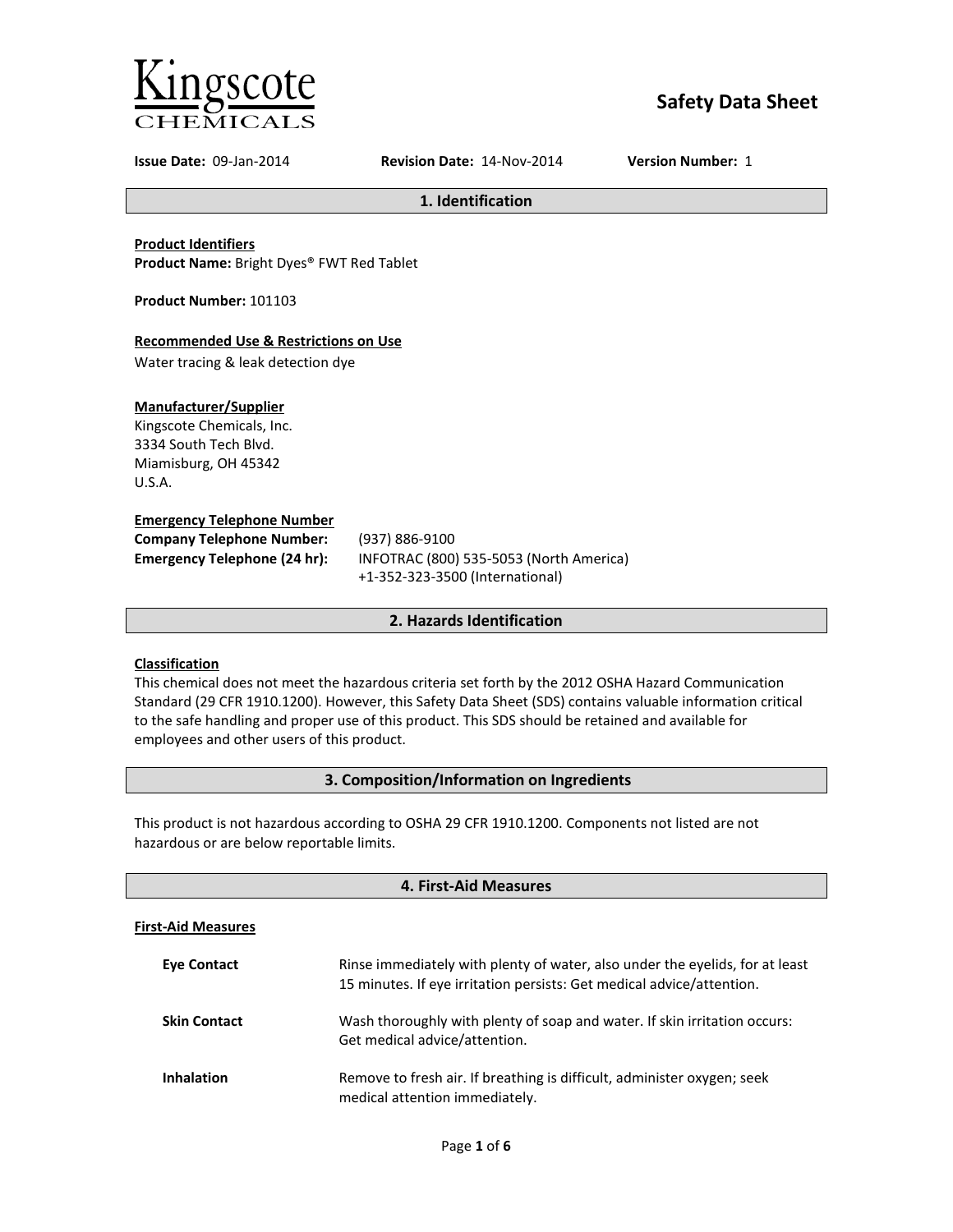# **Ingestion** Rinse mouth. DO NOT induce vomiting. Drink plenty of water. Never give anything by mouth to an unconscious person. Get medical attention if large quantities were ingested or if nausea occurs.

#### **Most Important Symptoms and Effects**

**Symptoms** Will cause staining of the skin on contact. May cause eye irritation. Inhalation of dust may cause respiratory irritation. Ingestion may cause urine to be a red color until the dye has been washed through the system.

#### **Indication of Any Immediate Medical Attention and Special Treatment Needed**

**Notes to Physician** Treat symptomatically.

# **5. Fire-Fighting Measures**

#### **Suitable Extinguishing Media**

Water spray (fog). Carbon dioxide (CO2). Dry chemical.

#### **Unsuitable Extinguishing Media**

Not determined

#### **Specific Hazards Arising from the Chemical**

Remote possibility of dust explosion. Burning may produce oxides of carbon and nitrogen (NOx).

#### **Protective Equipment and Precautions for Firefighters**

Wear self-contained breathing apparatus pressure-demand, MSHA/NIOSH (approved or equivalent) and full protective gear.

#### **6. Accidental Release Measures**

#### **Personal Precautions, Protective Equipment and Emergency Procedures**

| <b>Personal Precautions</b>      | Use personal protective equipment as recommended in Section 8.                                                    |
|----------------------------------|-------------------------------------------------------------------------------------------------------------------|
| <b>Environmental Precautions</b> | Prevent from entering into soil, ditches, sewers, waterways and/or<br>groundwater. See Section 12 and Section 13. |

#### **Methods and Material for Containment and Cleaning Up**

| <b>Methods for Containment</b> | Prevent further leakage or spillage if safe to do so.                                 |
|--------------------------------|---------------------------------------------------------------------------------------|
| <b>Methods for Cleaning Up</b> | Sweep up and collect into suitable containers for disposal. Flush area<br>with water. |

### **7. Handling and Storage**

#### **Precautions for Safe Handling**

| <b>Advice on Safe Handling</b> | Handle in accordance with good industrial hygiene and safety practices. |
|--------------------------------|-------------------------------------------------------------------------|
|                                | Use personal protection recommended in Section 8. Avoid contact with    |
|                                | skin, eyes, or clothing. Avoid breathing dusts. Contaminated clothing   |
|                                | should not be allowed out of the workplace.                             |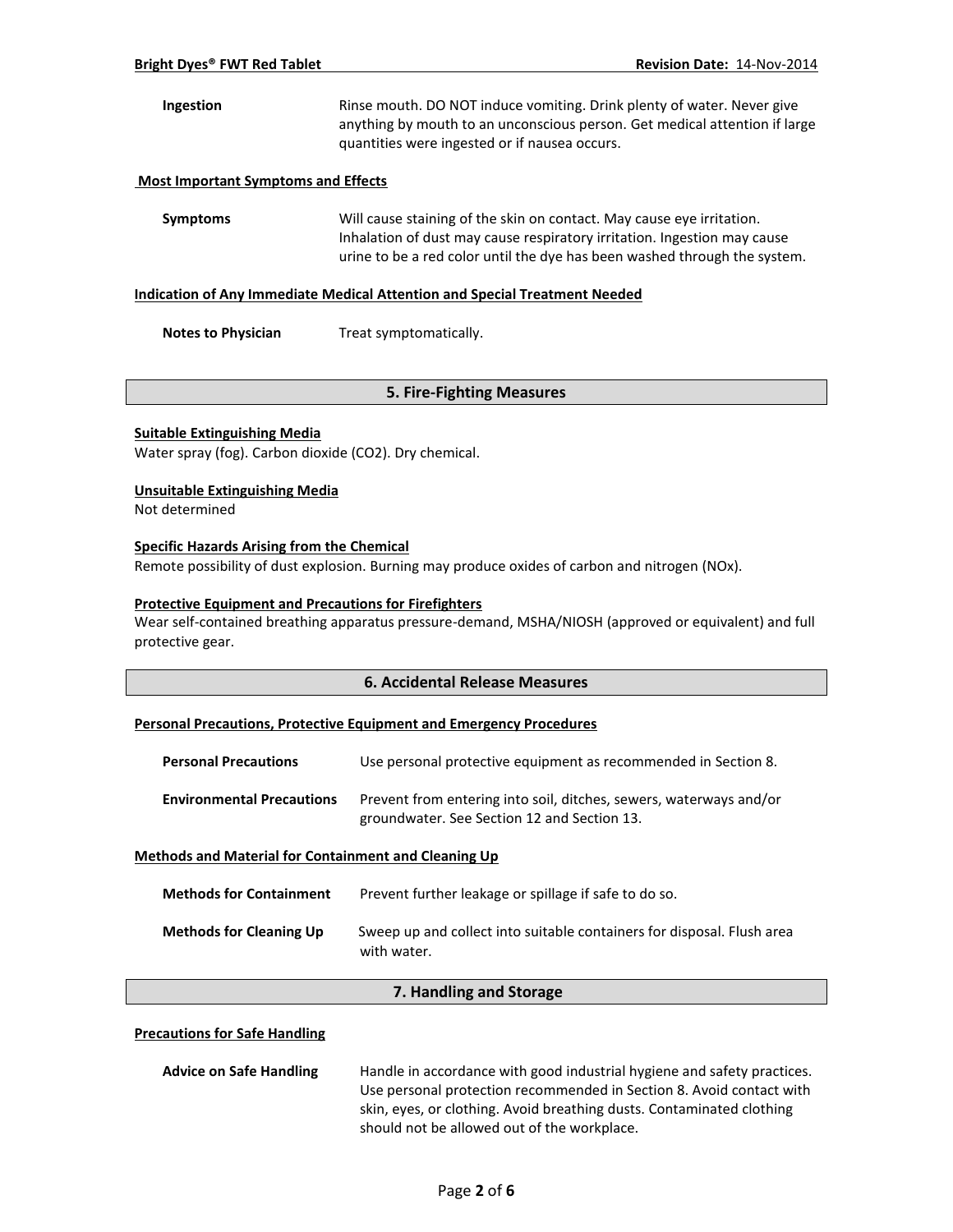### **Conditions for Safe Storage, Including Incompatibilities**

| <b>Storage Conditions</b>     | Keep container tightly closed and store in a cool, dry, and well-<br>ventilated area. Store away from heat, sparks, open flame or any other<br>ignition source. |
|-------------------------------|-----------------------------------------------------------------------------------------------------------------------------------------------------------------|
| <b>Incompatible Materials</b> | Strong acids, bases, and oxidizing agents.                                                                                                                      |

# **8. Exposure Controls / Personal Protection**

#### **Exposure Guidelines**

This product, as supplied, does not contain any hazardous materials with occupational exposure limits established by the region specific regulatory bodies.

#### **Engineering Controls**

Ensure adequate ventilation, especially in confined areas. Eyewash stations. Showers.

### **Individual Protection Measures, Such as Personal Protective Equipment:**

| <b>Eve/Face Protection</b>        | Avoid contact with eyes.                                                |
|-----------------------------------|-------------------------------------------------------------------------|
| <b>Skin &amp; Body Protection</b> | Rubber gloves. Suitable protective clothing.                            |
| <b>Respiratory Protection</b>     | Use NIOSH-approved dust mask if dusty conditions exist.                 |
| <b>Hygiene Measures</b>           | Handle in accordance with good industrial hygiene and safety practices. |

### **9. Physical and Chemical Properties**

#### **Information on Basic Physical and Chemical Properties**

| <u>IIIIOI IIIALIOII OII DASIC FIIYSICAI AIIU CHEIIIICAI FI OPEI LIES</u> |                                                                 |                       |                |
|--------------------------------------------------------------------------|-----------------------------------------------------------------|-----------------------|----------------|
| <b>Physical State</b>                                                    | Solid                                                           | Odor                  | None apparent  |
| Appearance                                                               | Dark red tablet                                                 | <b>Odor Threshold</b> | Not determined |
| Color                                                                    | Dark red                                                        |                       |                |
|                                                                          |                                                                 |                       |                |
| <b>Property</b>                                                          | <b>Values</b>                                                   |                       |                |
| рH                                                                       | Not applicable                                                  |                       |                |
| <b>Melting/Freezing Point</b>                                            | Not applicable                                                  |                       |                |
| <b>Boiling Point/Range</b>                                               | Not applicable                                                  |                       |                |
| <b>Flash Point</b>                                                       | Not applicable                                                  |                       |                |
| <b>Evaporation Rate</b>                                                  | Not applicable                                                  |                       |                |
| Flammability (solid, gas)                                                | Not flammable                                                   |                       |                |
| <b>Upper Flammability Limits</b>                                         | Not applicable                                                  |                       |                |
| <b>Lower Flammability Limits</b>                                         | Not applicable                                                  |                       |                |
| <b>Vapor Pressure</b>                                                    | Not applicable                                                  |                       |                |
| <b>Vapor Density</b>                                                     | Not applicable                                                  |                       |                |
| <b>Relative Density</b>                                                  | Not applicable                                                  |                       |                |
| <b>Specific Gravity</b>                                                  | Not applicable                                                  |                       |                |
| Solubility                                                               | Highly soluble in water with small amounts of insoluble residue |                       |                |
| <b>Partition Coefficient</b>                                             | Not determined                                                  |                       |                |
| <b>Auto-ignition Temperature</b>                                         | Not determined                                                  |                       |                |
| <b>Decomposition Temperature</b>                                         | Not determined                                                  |                       |                |
| <b>Viscosity</b>                                                         | Not determined                                                  |                       |                |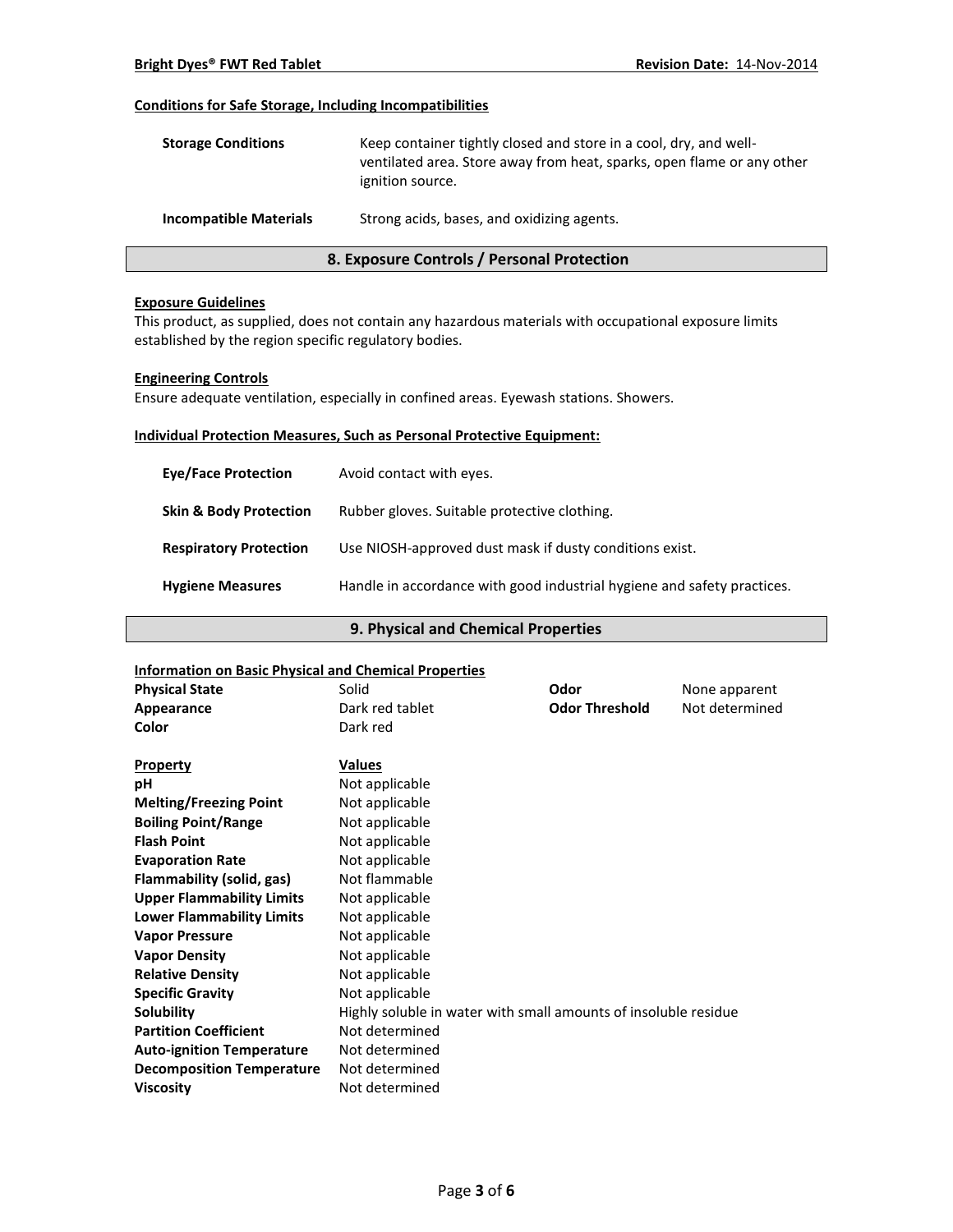# **10. Stability and Reactivity**

#### **Reactivity**

Not reactive under normal conditions.

# **Chemical Stability**

Stable under recommended storage conditions.

#### **Possibility of Hazardous Reactions**

None under normal processing.

#### **Conditions to Avoid**

Keep separated from incompatible substances. Keep out of reach of children.

#### **Incompatible Materials**

Strong acids, bases, and oxidizing agents.

#### **Hazardous Decomposition Products**

Oxides of carbon and nitrogen (NOx).

# **11: Toxicological Information**

#### **Information on Likely Routes of Exposure**

| <b>Inhalation</b>   | Avoid inhalation of dust.            |
|---------------------|--------------------------------------|
| Ingestion           | Do not ingest.                       |
| <b>Skin Contact</b> | May cause an allergic skin reaction. |
| <b>Eye Contact</b>  | Avoid contact with eyes.             |

# **Delayed, Immediate, and Chronic Effects from Short- and Long-Term Exposure**

May cause an allergic skin reaction.

# **Numerical Measures of Toxicity**

Not determined

# **Symptoms Associated with Exposure**

See Section 4 of this SDS for symptoms.

### **Carcinogenicity**

| <b>NTP</b>  | None |
|-------------|------|
| <b>IARC</b> | None |
| <b>OSHA</b> | None |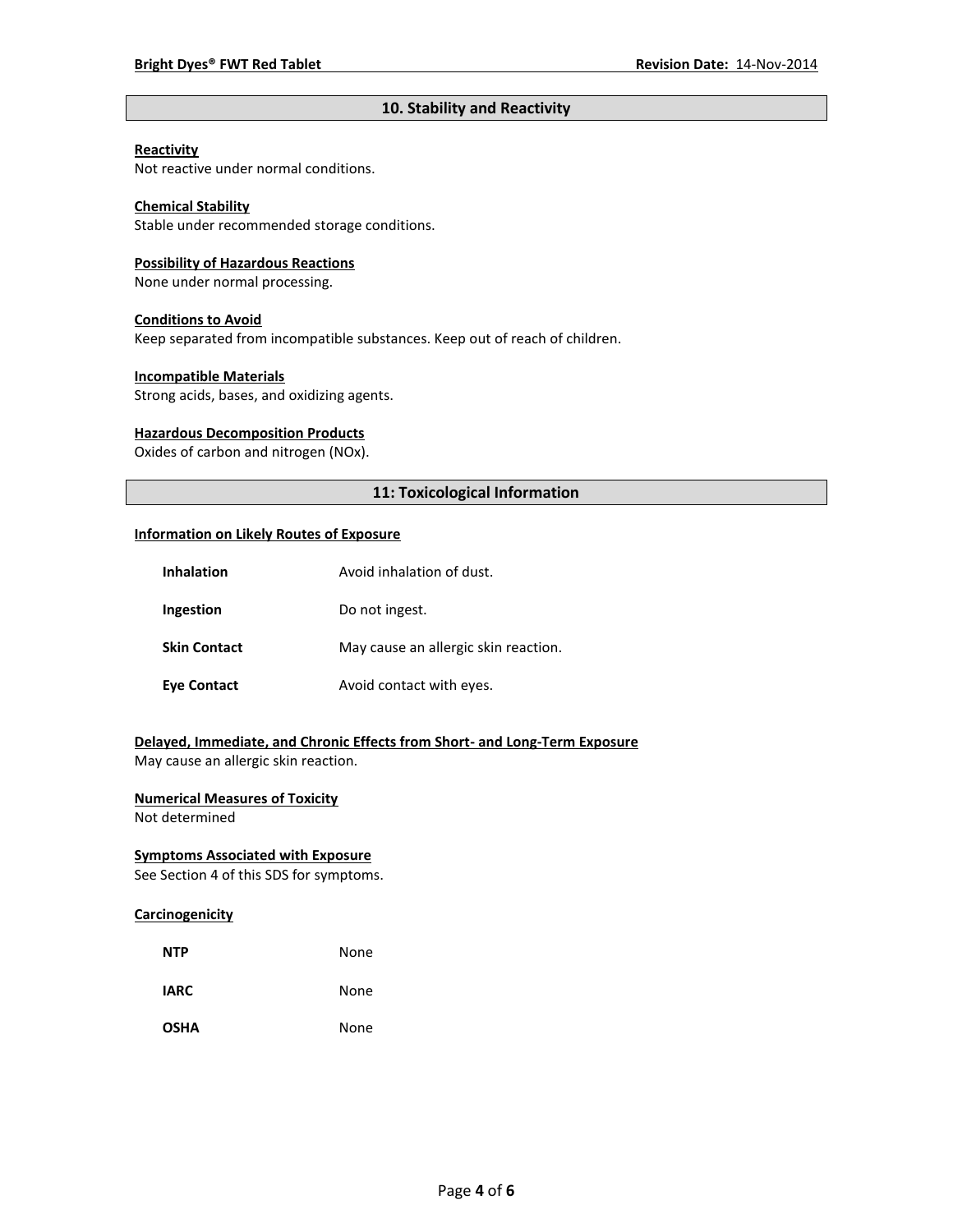#### **12. Ecological Information**

#### **Ecotoxicity**

This product is not classified as environmentally hazardous. However, this does not exclude the possibility that large or frequent spills can have a harmful or damaging effect on the environment.

#### **Component Information**

Not available

#### **Persistence/Degradability**

This product is biodegradable.

#### **Bioaccumulation**

Not determined

#### **Mobility**

Not determined

#### **Other Adverse Effects**

Not determined

### **13. Disposal Considerations**

#### **Waste Disposal Methods**

Dispose of in accordance with federal, state, and local regulations.

#### **Contaminated Packaging**

Do not re-use empty containers.Dispose of containers in accordance with federal, state, and local regulations.

#### **14. Transport Information**

#### **Note**

See current shipping paper for most up-to-date shipping information, including exemptions and special circumstances.

| DOT  | Not regulated |
|------|---------------|
| IATA | Not regulated |
| OMDG | Not regulated |

#### **15: Regulatory Information**

#### **International Inventories**

Not determined

#### **U.S. Federal Regulations**

**CERCLA** This material, as supplied, does not contain any substances regulated as hazardous substances under the Comprehensive Environmental Response Compensation and Liability Act (CERCLA) (40 CFR 302) or the Superfund Amendments and Reauthorization Act (SARA) (40 CFR 355).